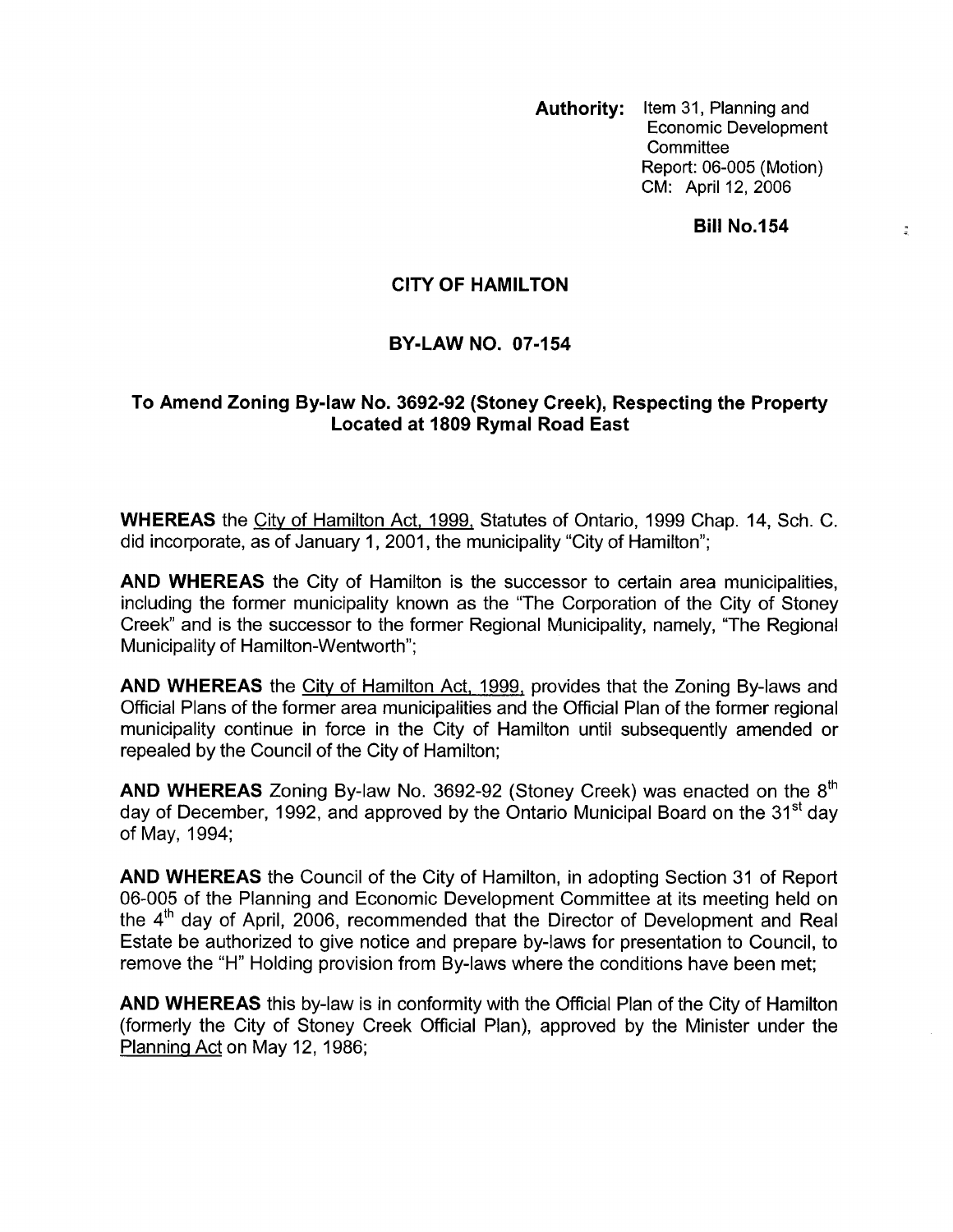**NOW THEREFORE** the Council of the City of Hamilton enacts as follows:

- 1. That Map No. 15 of Schedule "A', appended to and forming part of By-law No. 3692-92 (Stoney Creek), is amended by changing the zoning from the Service Commercial "CS-1 (H)" Zone to the Service Commercial "CS-1 **I'** Zone, the extent and boundaries of which are shown on a plan hereto annexed as Schedule "A".
- 2. No building or structure shall be erected, altered, extended or enlarged, nor shall any building or structure or part thereof be used, nor shall any land be used, except in accordance with the Service Commercial "CS-1 **I'** Zone provisions.
- **3.** The Clerk *is* hereby authorized and directed to proceed with the giving of notice of the passing of this by-law, in accordance with the Planning Act.

**PASSED and ENACTED** this 16'h day of May, 2007

**Jilb** Eisenberger

**Kevin C. Christenson** Mayor City Clerk

ZAH-07-010